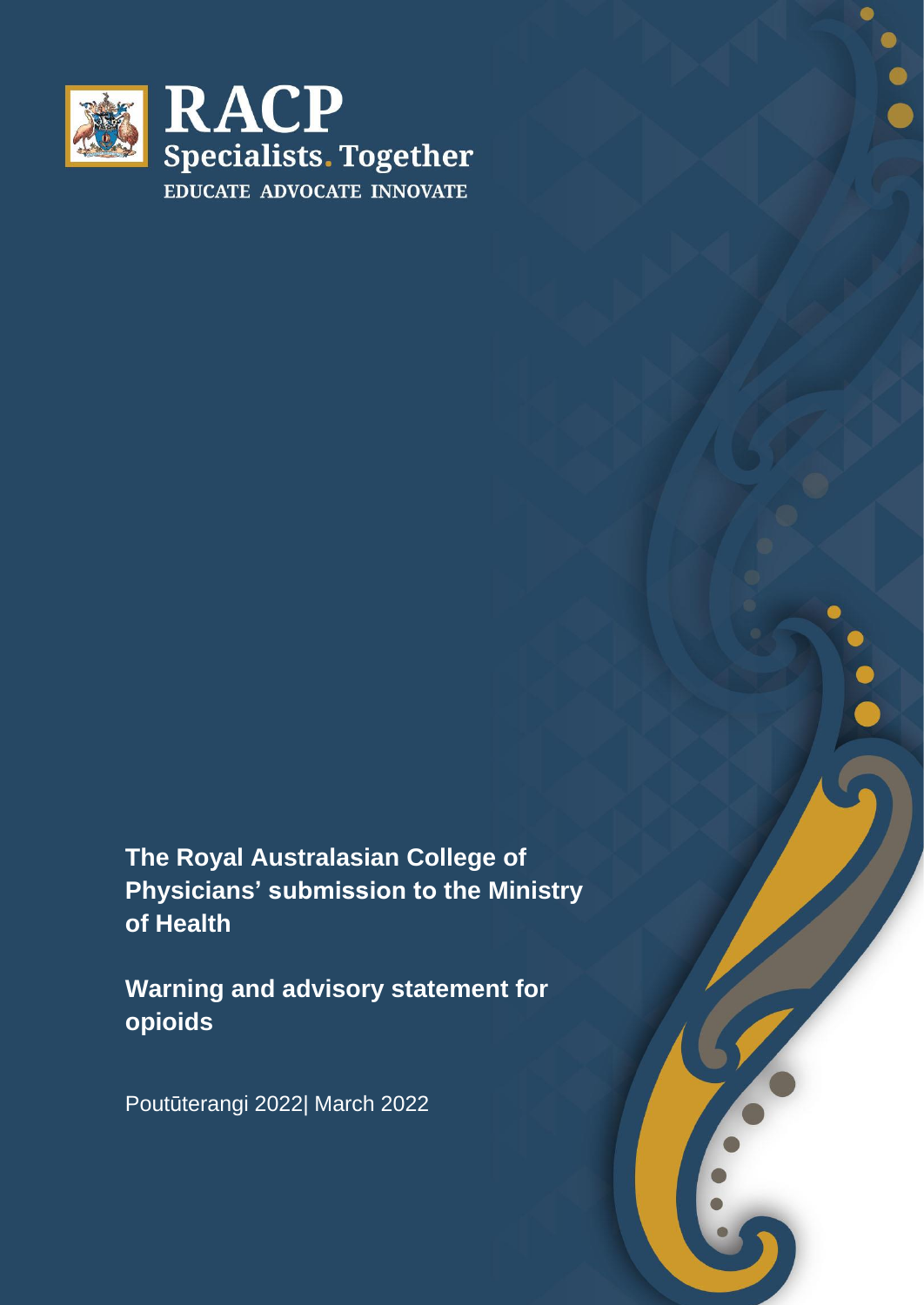# **Introduction**

The Royal Australasian College of Physicians (RACP) welcomes the opportunity to submit feedback on a new warning and advisory statement for opioids**.**

The RACP works across more than 40 medical specialties to educate, innovate and advocate for excellence in health and medical care. Working with our senior members, the RACP trains the next generation of specialists, while playing a lead role in developing world best practice models of care. We also draw on the skills of our members, to develop policies that promote a healthier society. By working together, our members advance the interest of our profession, our patients and the broader community.

<span id="page-1-0"></span>We commend the Ministry of Health for considering the package labelling for opioid medicines include a warning and advisory statement relating to the harm of abuse, misuse, and dependence and strongly support this proposal. As the New Zealand Drug Foundation's 2022 State of the Nation Report<sup>1</sup> shows, opioids are responsible for the deaths of around 46 people from accidental overdoses each year, a tragic situation that is potentially avoidable. Research also shows a steady annual increase in opioid prescriptions and indicates the rise in deaths is associated with increased prescribing in Aotearoa<sup>2</sup>. The RACP also suggests that warning and advisory statements will not be enough on their own to tackle opioid abuse, misuse and dependence. The United States is currently experiencing an opioid epidemic<sup>3</sup>; it is crucial that we take a wide range of actions in Aotearoa to ensure such a public health crisis does not take hold here.

## **Key points**

#### <span id="page-1-1"></span>**1. Should the package labelling for opioid medicines include a warning and advisory statement relating to the harm of abuse, misuse, and dependence?**

Yes. The RACP strongly agrees with the proposal for package labelling for opioid medicines to include a warning and advisory statement relating of the harm of abuse, misuse and dependence. RACP supports the warning and advisory statement as a useful action to prevent the high number of unintentional overdoses in Aotearoa New Zealand.

The College notes that other than alcohol, opioids cause or contribute to the most non-intentional drug-related deaths each year, according to coronial data. The New Zealand Drug Foundation's 2022 State of the Nation Report finds opioids kill around 46 people from accidental overdoses each year. This number is based on a five-year average between 2014-2018, derived from Ministry of Health records. The Drug Foundation highlights that some of these deaths result from 'recreational' drug use, and some are the result of overdose from prescription medication (it is not possible to separate these in the data). The report also highlights that government action is urgently needed to address inequities in overall drug-related deaths, with the Māori death rate three times the rate for non-Māo[ri](#page-1-0)<sup>1</sup>.

<sup>1</sup> New Zealand Drug Foundation. Te Tūāpapa Tarukino o Aotearoa. State of the Nation 2022. [Internet]. Wellington: NZ Drug Foundation, February 2022. Available from[: State-of-the-Nation-2022-web.pdf \(drugfoundation.org.nz\)](https://www.drugfoundation.org.nz/assets/uploads/2022-uploads/State-of-the-Nation-2022-web.pdf) Downloaded on 15 March 2022.

<sup>2</sup> Shipton E, Shipton A, Williman J, Shipton E. Deaths from opioid overdosing: implications of coroners' inquest reports 2008–2012 and annual rise in opioid prescription rates: a population-based cohort study. Pain Ther. [Internet]. 2017; 6: 203-215. Available from: [https://www.ncbi.nlm.nih.gov/pmc/articles/PMC5693811/pdf/40122\\_2017\\_Article\\_80.pdf](https://www.ncbi.nlm.nih.gov/pmc/articles/PMC5693811/pdf/40122_2017_Article_80.pdf) Downloaded on 15 March 2022.

<sup>3</sup> Shipton, E. The opioid epidemic a fast developing public health crisis in the first world. NZMJ [Internet]. 2018;131(1468): 7-9. Available from: [https://assets-global.website-](https://assets-global.website-files.com/5e332a62c703f653182faf47/5e332a62c703f674b52fcb38_Shipton%20FINAL.pdf)

[files.com/5e332a62c703f653182faf47/5e332a62c703f674b52fcb38\\_Shipton%20FINAL.pdf](https://assets-global.website-files.com/5e332a62c703f653182faf47/5e332a62c703f674b52fcb38_Shipton%20FINAL.pdf) Downloaded on 15 March 2022.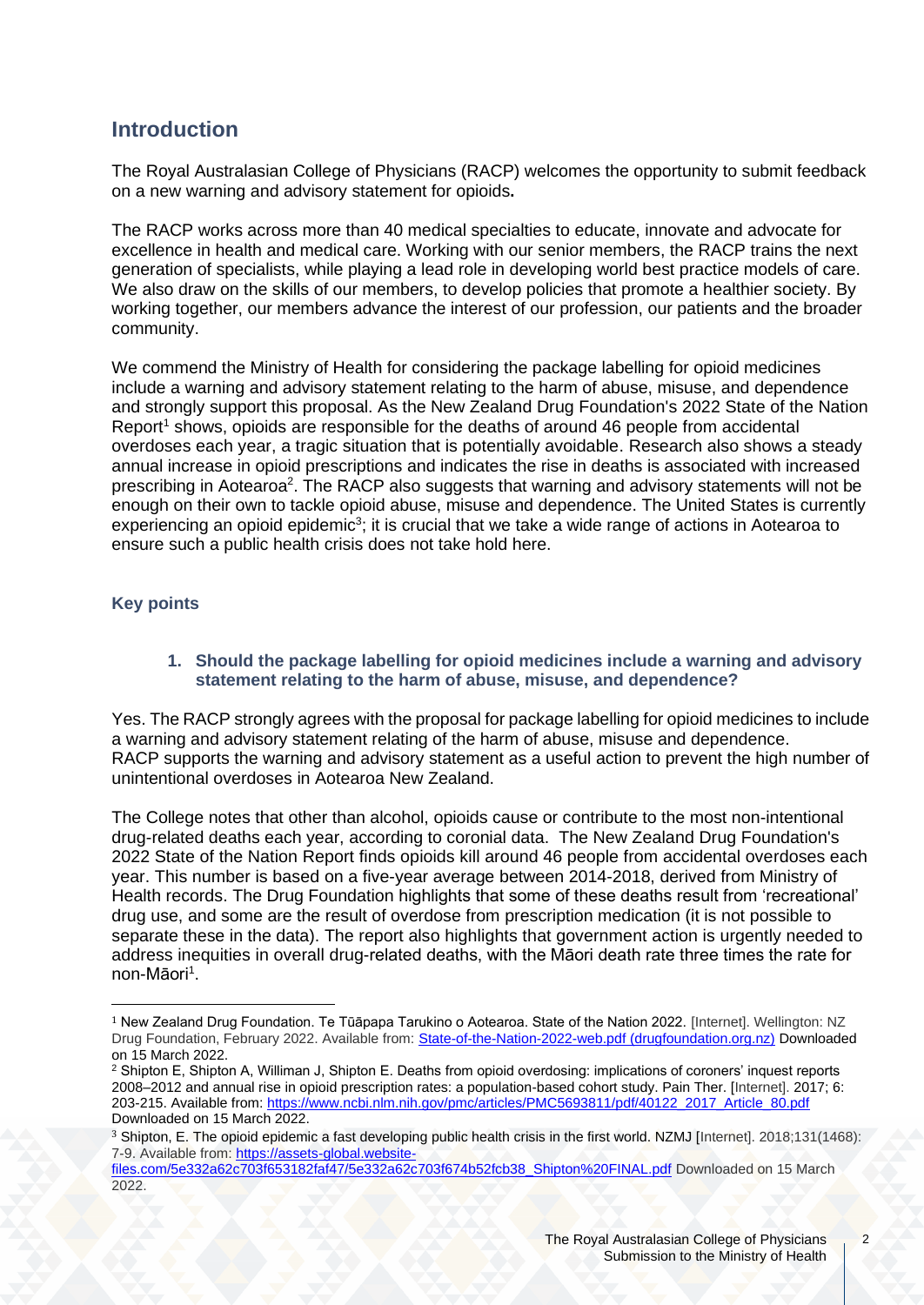The RACP is of the view that these figures are too high and believe this situation is potentially avoidable, and action is urgently needed to reduce these deaths. Action is also needed to remedy the outcomes for Māori and ensure equitable health outcomes for whanau. We strongly support the education of both prescribers and the public alike, through a warning and advisory statement relating to the harm of abuse, misuse, and dependence of opioid medicines.

The RACP has previously advocated for improving health literacy in the community via warnings placed on the packaging of opioid products to identify the risk of dependence and overdose. In 2018 the College made a submission to the Australian Government's Therapeutic Goods Administration (TGA) on Prescription strong (Schedule 8) opioid use and misuse in Australia - options for a regulatory response. It was noted that many patients who use prescribed opioid medication report not being aware of the addictive potential of this medication. Clearer label warnings to better identify the risks of dependence and overdose as well as lack of efficacy in the long-term treatment of chronic non-cancer pain can assist in highlighting the advice from the prescribing doctor. However, it remains a key responsibility of the prescribing doctor to ensure people and whānau are informed about the addictive potential and other side effects of the medication in ways they can understand<sup>4</sup>.

### <span id="page-2-0"></span>**2. Which of the proposed statements (see Table 1 below) should be included on the package labelling for opioid medicines?**

The RACP suggests that the following statement is used: use of this medicine has the risks of overdose and dependence.

We also wish to note that an alternative statement was proposed. Members suggested the use of a hybrid statement along the lines of "[Name of opioid] is an addictive substance and has the risk of overdose". Stating the medicine is an addictive substance may be more effective than using the term "dependence". Whatever statement is used, the College agrees it will be important to focus clearly on conveying the risks of both overdose and addiction.

It is possible that product labelling could be used not only as means to provide information on safe use but safe and appropriate disposal also.

#### **3. Do you agree with the proposed conditions for opioid medicines: 'For all classifications, including prescription, and all uses'?**

Yes. The RACP wishes to highlight that that Tramadol is often described as an 'atypical opioid' because it does not represent the same degree of risk (for example, respiratory depression) as other opioids. The College suggests that any generic statements need to consider the distinction between stronger opioids (e.g. fentanyl, morphine and oxycodone) and others, (eg tramadol, which is commonly used to treat pain). However, this should not distract from the fact that mortality from opioid overdose is not solely associated with "strong" opioids. Recent statistics show that the opioids that cause by far the most deaths are a mix of "strong" and "weak" opioids - methadone, morphine and codeine. Tramadol and oxycodone also cause or contribute to a few deaths per year (less than five each per year on average) $<sup>1</sup>$  $<sup>1</sup>$  $<sup>1</sup>$ .</sup>

<sup>4</sup> Royal Australasian College of Physicians (RACP). Submission to Therapeutic Goods Administration (TGA). Prescription strong (schedule 8) opioid use and misuse – options for a regulatory response. [Internet]. Sydney: RACP; March 2018. Available from: [racp-submission-to-the-therapeutic-goods-administration-\(tga\).pdf](https://www.racp.edu.au/docs/default-source/advocacy-library/racp-submission-to-the-therapeutic-goods-administration-(tga).pdf) Downloaded on 16 March 2022.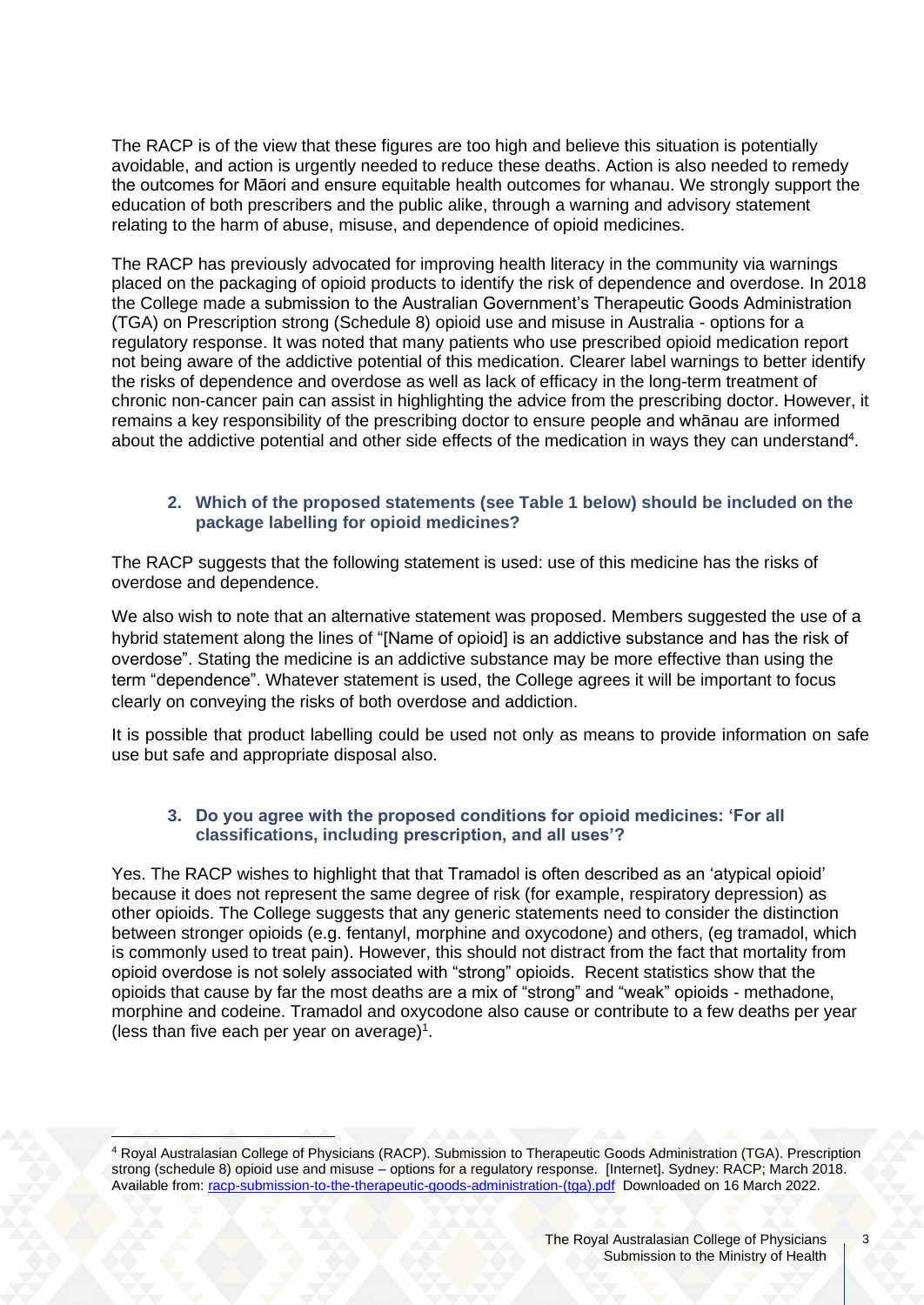#### **4. Do you agree with the proposed implementation timeframe of 12 months following the update of the Label Statements Database on the Medsafe website?**

The RACP agrees with the proposed implementation timeframe of 12 months following the update of the Label Statements Database on the Medsafe website. Our members are of the view that this is an important change that should occur quickly.

### **5. Do you have any other comments?**

While package labelling may have its merit, warning and advisory statements on their own will not be enough to address the problem New Zealand has with opioids abuse, misuse and dependence. It is critical that actions are taken to prevent Aotearoa further heading down the path of the United States which is currently experiencing an opioid crisis is due to prescribing practices, widespread opioid misuse, and mounting rates of prescription and illicit opioid overdose-related deaths<sup>[3,](#page-1-1)5</sup>.

The RACP wishes to highlight some further strategies within the remit of Medsafe that have been identified by the New Zealand Drug Foundation and may contribute to contribute to combatting opioid use, misuse and deaths in Aotearoa. We support the calls of the Drug Foundation to increase access to the overdose-reversing medication naloxone in Aotearoa to prevent overdose deaths from opioid use. To increase access to naloxone, Medsafe could investigate additional methods of naloxone administration such as a nasal atomiser<sup>6</sup>. Action could also be taken to improve the disjuncture between Medsafe, the Ministry [of Health], and other organisations such Pharmac, pharmaceutical companies and those who may be able to distribute and/or use naloxone, like District Health Boards/Health New Zealand and the Māori Health Authority, Police, Needle Exchange, and Paramedics<sup>7</sup>.

The RACP recognises that much additional work should also be undertaken, that does not fall within the regulatory remit of Medsafe, but rather to other agencies such as Pharmac, pharmaceutical companies, health professionals and educators. In the College's submission to the Australian TGA in 2018, we supported action on the following additional regulatory optio[ns](#page-2-0)<sup>4</sup>, which were then adopted by the  $TGA^8$ :

- reviewing available product pack sizes for opioids commonly used to treat acute pain;
- reviewing the indications for the opioid products used to treat pain; and
- working with stakeholders to raise health professional and consumer awareness about pain management guidelines, including the use of non-opioid alternatives for the management of chronic pain; and safe disposal of opioid products.

RACP has strongly endorsed actions to educate health professionals and people using opioids in Aotearoa. This should aim to reduce unnecessary opioid use, better inform patients and also

<sup>5</sup> Morrow, P. The American opioid death epidemic lessons for New Zealand? NZMJ [Internet].2018; 1469 (131): 59-63. Available from:<https://journal.nzma.org.nz/journal-articles/the-american-opioid-death-epidemic-lessons-for-new-zealand> Downloaded on 15 March 2022.

<sup>6</sup> New Zealand Drug Foundation. Te Tūāpapa Tarukino o Aotearoa. Emergency opioid overdose intervention: the case for expending access to naxolone. New Zealand Drug Foundation recommendation and issues paper. [Internet]. Wellington: New Zealand Drug Foundation, May 2015. Available from: **Emergency opioid overdose intervention: the case for** [extending access to naloxone. \(drugfoundation.org.nz\)](https://www.drugfoundation.org.nz/assets/uploads/Emergency-opioid-overdose-intervention-the-case-for-extending-access-to-naloxone.pdf) Downloaded on 21 March 2022.

<sup>7</sup> New Zealand Drug Foundation. Te Tūāpapa Tarukino o Aotearoa. Grossly unprepared. New Zealand's naloxone mess. [Internet]. Matters of Substance, 31 August 2021. Available from[: https://www.drugfoundation.org.nz/matters-of](https://www.drugfoundation.org.nz/matters-of-substance/grossly-underprepared-nzs-naloxone-mess/)[substance/grossly-underprepared-nzs-naloxone-mess/](https://www.drugfoundation.org.nz/matters-of-substance/grossly-underprepared-nzs-naloxone-mess/) Downloaded on 21 March 2022.

<sup>&</sup>lt;sup>8</sup> Australian Government Department of Health, Therapeutic Goods Agency (TGA). Submissions received and next steps. Prescription strong (Schedule 8) opioid use and misuse in Australia – options for a regulatory response. [Internet]. Canberra: TGA, 12 September 2018. Available from: [https://www.tga.gov.au/submissions-received-and-next-steps](https://www.tga.gov.au/submissions-received-and-next-steps-prescription-strong-schedule-8-opioid-use-and-misuse-australia-options-regulatory-response)[prescription-strong-schedule-8-opioid-use-and-misuse-australia-options-regulatory-response](https://www.tga.gov.au/submissions-received-and-next-steps-prescription-strong-schedule-8-opioid-use-and-misuse-australia-options-regulatory-response) Downloaded on 21 March 2022.